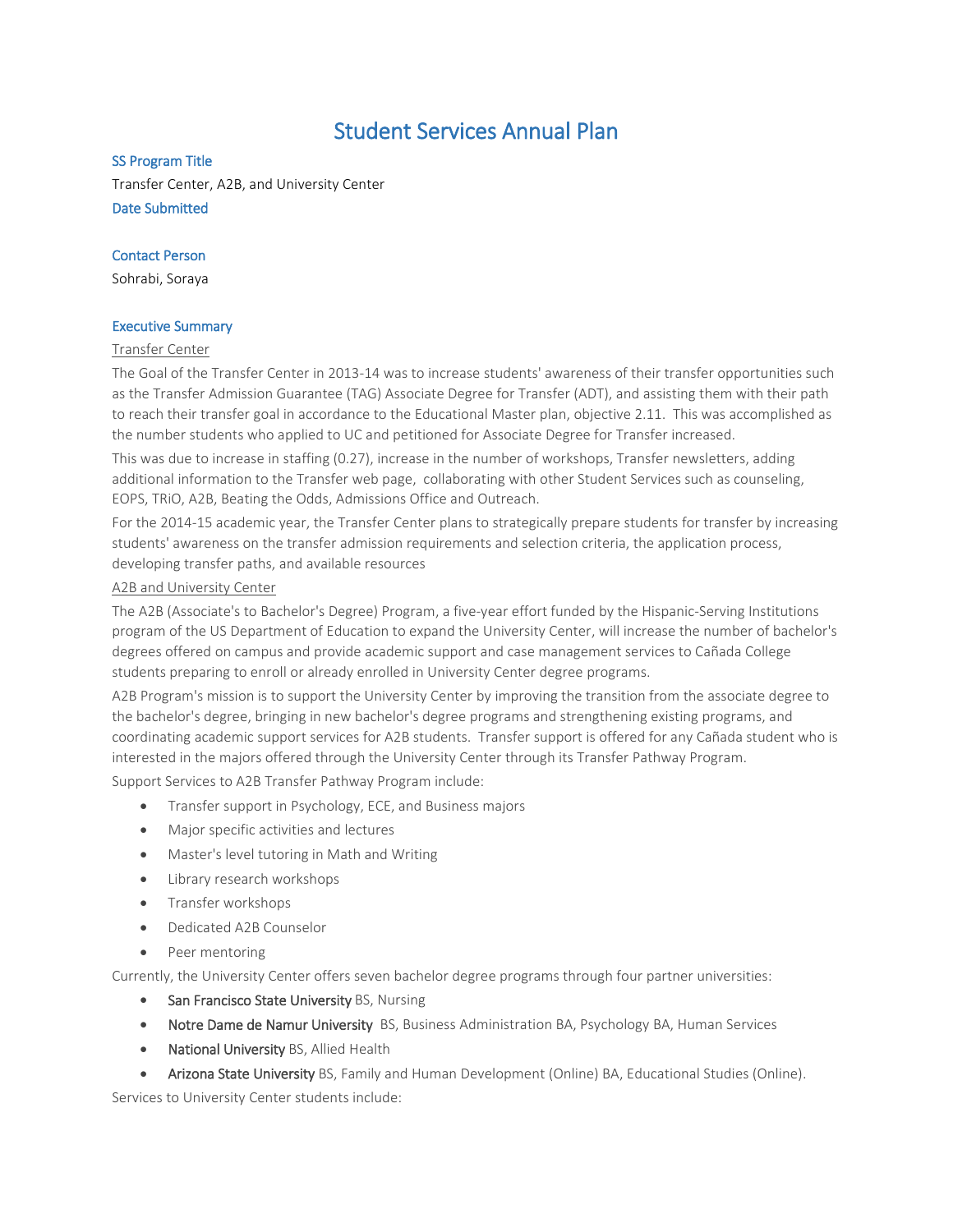- University Center lab (Opening in Fall 2014)
- Master's Level Tutoring in Math and Writing
- Career Services
- BA Online Support Services
- Library Services

During the first year the A2B Project has increased the capacity of Cañada College to address the goals of the grant objectives in a number of ways. Progress during this initial year is evident in the following four categories: Developing Overall Project, Increasing Postsecondary Success of High-Need Students, Enabling More Data-Based Decision-Making, Improving Productivity and Financial Stability.

To set up the A2B Project, the following activities were conducted:

- All key personnel were hired, to include: Program Supervisor, A2B Office Assistant, University Center Program Services Coordinator, Transfer Program Services Coordinator, A2B Counselor, A2B Librarian, and A2B Researcher
- Office space for the staff was secured in the University Center and the Learning Center.
- A comprehensive strategic plan was created
- The A2B program increased the visibility of the University Center at Cañada College for the purpose of increasing successful transfer from the associate degree programs to four-year bachelor level programs, targeting place bound students in the surrounding area
- University Center Day, classroom presentations, and informational sessions with partner university representatives highlighted partner programs

The A2B program delineated the pathways for students in the major programs offered at the University Center, helping to ease the transition from an associate's to a bachelor's degree with clear articulation and print materials delineating clear pathways

# Program Mission and Vision

Transfer Program Services' mission is to provide a seamless transition to four year-universities, to assist diverse student populations in transferring, empowering them to successfully reach their transfer goal, and to increase the transfer rate among students.

A2B and University Center program mission is to increase the number of Bachelor Degrees offered on campus and provide academic support and case management services to Cañada College students preparing to enroll or already enrolled in University Center Degree Programs.

# Relationship of Program to College Mission: *Indicate how the program aligns with the college's mission by checking the appropriate boxes. Check all that apply:*

п Career-Technical Education П

- Basic Skills
- ⊽ Transfer

 $\overline{a}$ 

⊽ Lifelong Learning

Relationship of Program to College Vision: *Indicate how the program aligns with the college's vision by checking the areas that you address in your program.*

Quality of Academic Life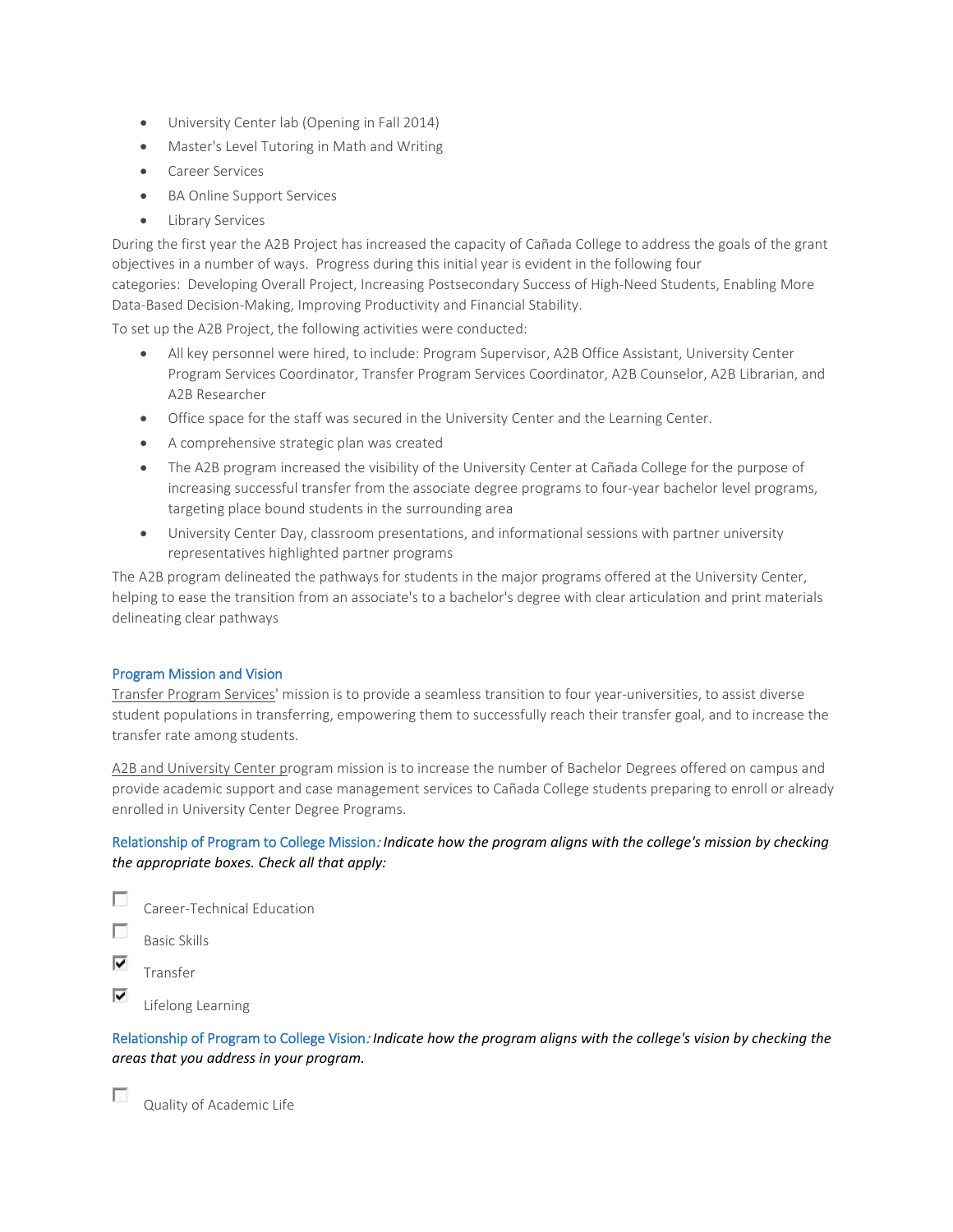- $\sim$ Diverse Culture
- П Personal Support and Development of Students
- ⊽ Student Success Programs
- ⊽ Innovative Programs Preparing Students for the University
- $\mathcal{L}_{\mathcal{L}}$ Innovative Programs Preparing Students for the Modern Workforce

 $\mathcal{L}_{\mathcal{L}}$ Innovative Programs Preparing Students for the Global Community

# Program Data Measures List: *List the program or department data measures in this box that were used in this past cycle.*

# Transfer Center

The measurement of the Transfer Center program comprises the following methods:

- Pre and post survey at the Transfer Center workshops
- Survey including open-ended questions

#### A2B and University Center

Pre-Post /Open-ended Survey (Career Class)

# Reflection on Data: *Provide a reflection on what the data means*

#### Transfer Center

#### Pre and Post survey at the end of the transfer workshops:

TAG Workshop - These surveys measured understanding of the TAG information, where to find detailed information about it, and how to complete a TAG application. The results of this survey indicates that out of 34 students who attended the TAG workshops, only 38% of students knew about where to find the information, 14% were not familiar with the TAG application process, only 20% were familiar with the requirements, and only 11% know how to complete an a UC TAG application. The results of the post survey reflect an increase of 47%, 66%, 67%, and 73% in each area respectively, in students' knowledge of the process.

CSU/UC Admission Application Workshop – this survey measured students understanding of the four-year university's application process (how and where to file the application), the admission requirements, and learn about the important admission deadlines. The results of this survey indicates that out of 22 students who completed the survey, 93% of students learned about where and how to submit the application to four-year universities, become familiar with admission requirements, and 81% of students learned about the important deadlines. This reflects a 62 % and 68%, respectively, increase of students' knowledge compared to the preworkshop survey.

# Open-ended survey:

The purpose of the survey was to determine the change in the students' knowledge and awareness of the transfer options and opportunities, their intent to transfer, and the usage of the website. This survey was to measure the following:

- 1. Students' learning about transfer essentials such as UC TAG policies, Associate Degree for Transfer (ADT), and CSU and UC application process, using the Transfer website. The survey indicates that there were 55% of students who participated in the program and are planning to transfer learned about the ADT program options via the Transfer WEB page.
- 2. Through the same means, we also provided information about the CSU and UC websites and their transfer admission requirements. The results indicate that 69 % of 49 students who answered the survey question, learned about UC and CSU Admission policies via the Transfer Web site.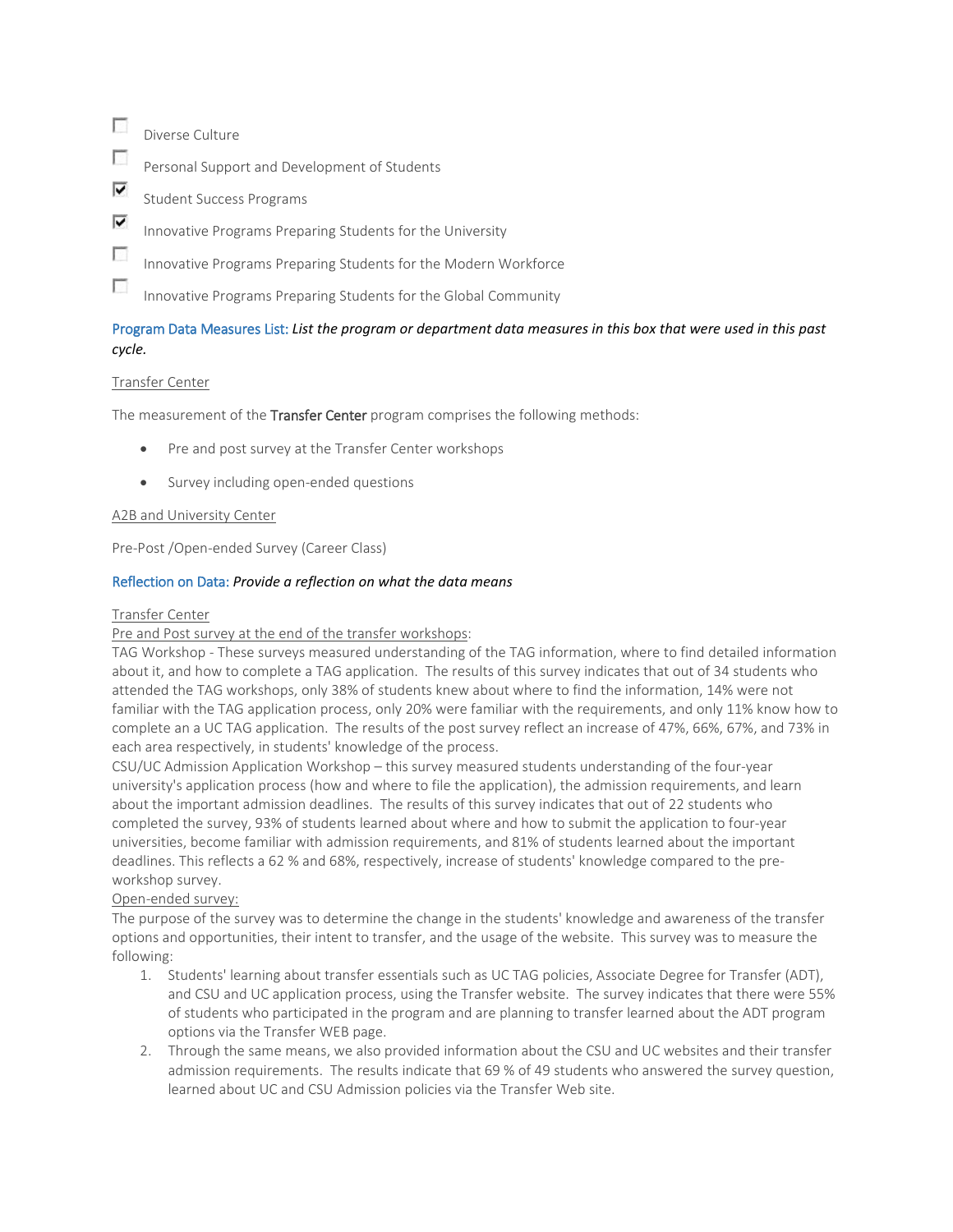- 3. This survey also measured the effectiveness of the Transfer Center Newsletters that have emailed to students. The results indicated that 35% of the 40 students, who completed the survey, find the newsletters very helpful as they provided them with important transfer information.
- 4. Additional information from this survey reflects that 46% of students learned about TAG option, and 55% learned about the ADT programs from the revised transfer website.
- 5. The open-ended question also targeted students' needs for improvement of the program. One of the questions was what challenges, if any, are preventing students from transferring. According to the Survey results, 84% of students are not transferring due to the cost of attendance at the 4 year universities.

# A2B and University Center

To measure our SLO, we surveyed 23 students in a Career and Personal Development course; CRER 137 Life and Career Planning. There were a total of 23 students who participated. The goal was to measure the student knowledge of the A2B Program and the University Center, with a particular focus on student and academic services provided, and degree programs offered at the University Center. We started the activity by providing a pre-survey with 4 questions, two relating to the A2B Program, and two that relate to the University Center. A post-survey was conducted after a short presentation about the A2B Program and the University Center.

- 87% increase in understanding of the services offered in the A2B Program
- 79% increase in understanding of the degree programs offered at the University Center

The data indicate this cohort is not aware of the A2B Program and the services we offer through our program. It's also indicative that this group is not aware of the University Center and the degree programs offered. This data shows that efforts need to be made to bring awareness of the program and services available to our student population.

#### Accomplishments: *List any program major accomplishments*

Transfer Center

Even with its limited staffing, the Transfer Center was able to accomplish most of the goals set last year.

Increased the staffing of the Center by 27% (10 hours a week)

Continued providing workshops on various topics related to transfer such as admission and TAG application, ASSIST, and financial resources. In fall 2013 offered 24 workshops that was a 50%, increase compared to fall 2012, and scheduled 10 workshops to be presented by university representatives in spring 2014 which is a 100% increase compared to Spring 2013. The impact of these workshops reflected on the number of AA-T/AS-T degree applicants and the number of student who took advantage of TAG. The information is listed in table 1 below.

Presented Transfer information to basic skill classes (English 826) career classes, visited Business classes provided them with the information on Business Administration, ADT degree.

Staffed an informational table on Tuesdays in the month of October and answered specific transfer questions to 45 students.

Provided filed trips in conjunction with TRiO, Basic Skills, and EOPS. There were 3 field trips to San Francisco, UC Davis, CSU Monterey Bay (Spring 2014 not yet taken place), a total of 50 students participated in these fieldtrips.

Reviewed Transfer Admission Guaranteed (TAG) 70applications and guided students through the process and followed up with them. There were 64 transfer students who filed the TAG application regardless of the increase in TAG standards and requirements.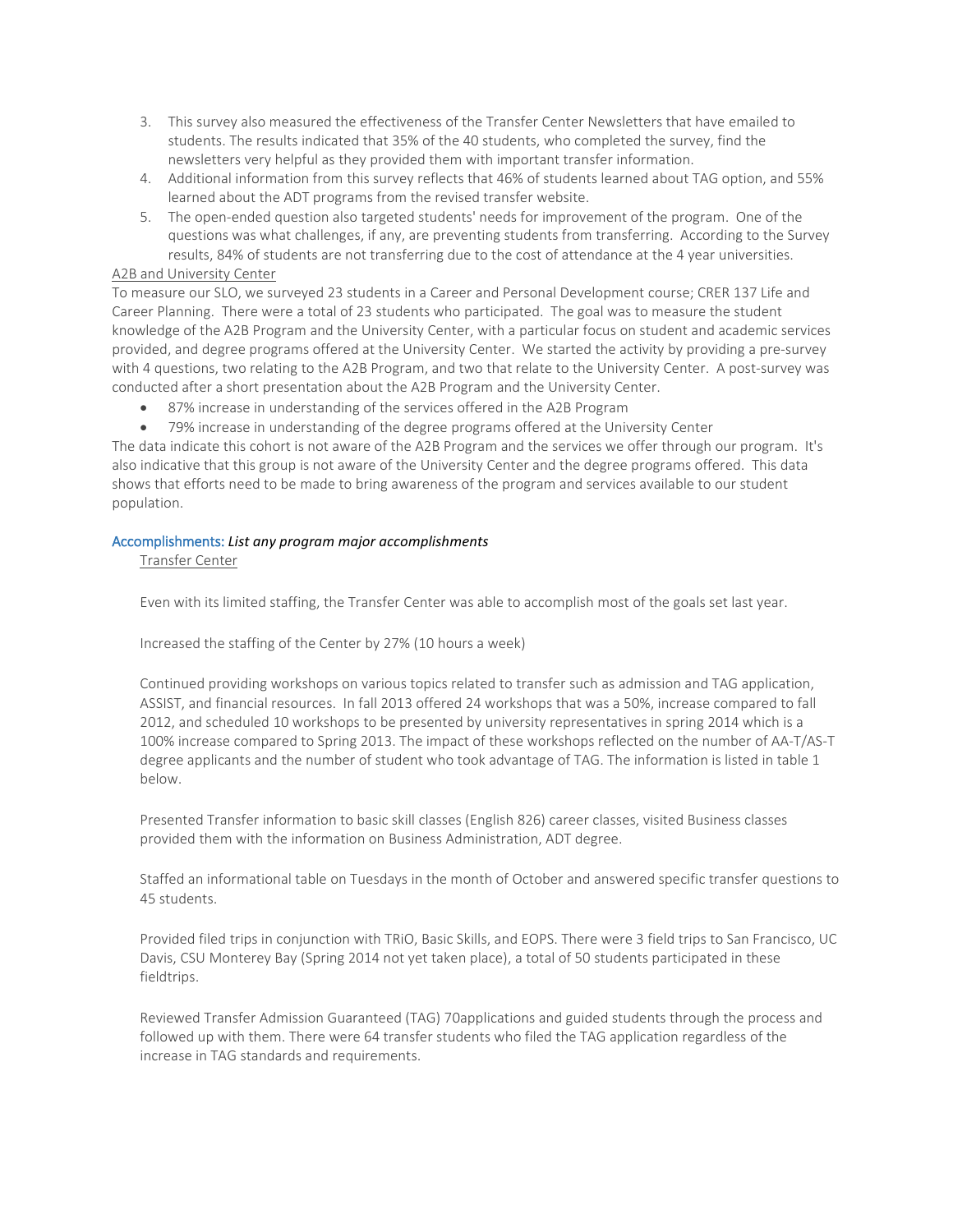Reviewed Associate Degree for Transfer (ADT), provided verification letters to 72 students who planned to transfer to a CSU campus and guided them on how to follow up with the CSU campuses in order for them to receive the benefits of this ADT degree. This number was a 115% increase compared to spring 2013.

Created worksheets listing course requirements for ADT degrees offered at Cañada College and added to the Transfer web page to assist counseling faculty, students, and other community colleges to use for reciprocity

Updated the Transfer Center web page with revised transfer flyers and documents such as TAG and admission policies, deadline and fees, links to universities' web pages and their application sites, information about college fairs, information about Associate Degree for Transfer (AA-T/AS-T) including the course requirement sheets.

Added a page dedicated to Articulation to the Transfer Center Web site, where students can find information about the private and out-of-state universities in addition to the CSU and UC articulation information.

Coordinated University activities on campus such as tableting, and classroom visits. Scheduled visits from UC, CSU, and Private Universities

Composed and emailed at least 3 newsletters per semester to self-identified transfer students, students participated in PEP program and all students via GWAMAIL to bring up-to-date transfer information on admission policies, deadlines, course requirements, and any other transfer opportunities offered by universities such as open house, Advising day, internships, etc.

Updated all flyers and brochures

Collected and provided transfer data to various departments and offices

Created Banners to be placed in the quad

Created a brochure and banners for the Transfer Center

Coordinated two college fairs for transfer students and high school students in October, where students had an opportunity to meet directly with university representatives from 60 universities for Transfer Day and 72 for College Night. In fall 2013 events, there were presentations from Universities especially from out-of- State and Private universities. At Transfer Day, we were able to raffle prizes that enhanced the students' participations, and to conduct a survey

Continue coordinating the annual Transfer Achievements Award Ceremony for the transfer Students. The number transfer students who participated in spring 2013 was 17%higher compared to Spring 2012.

Continued conducting the Transfer Advisory Board meetings where the four- year university representatives, faculty, staff, and an administrator from Cañada College plan and implement transfer activities to streamlining the students' transition to a four-year institution.

Assisted students with their transfer plan including Student Educational Plan (SEP)

Continued to be the support and advise the counseling and instructional faculty on Transfer matters

Training Counselor faculty

Revised the external examination Charts for the college Catalog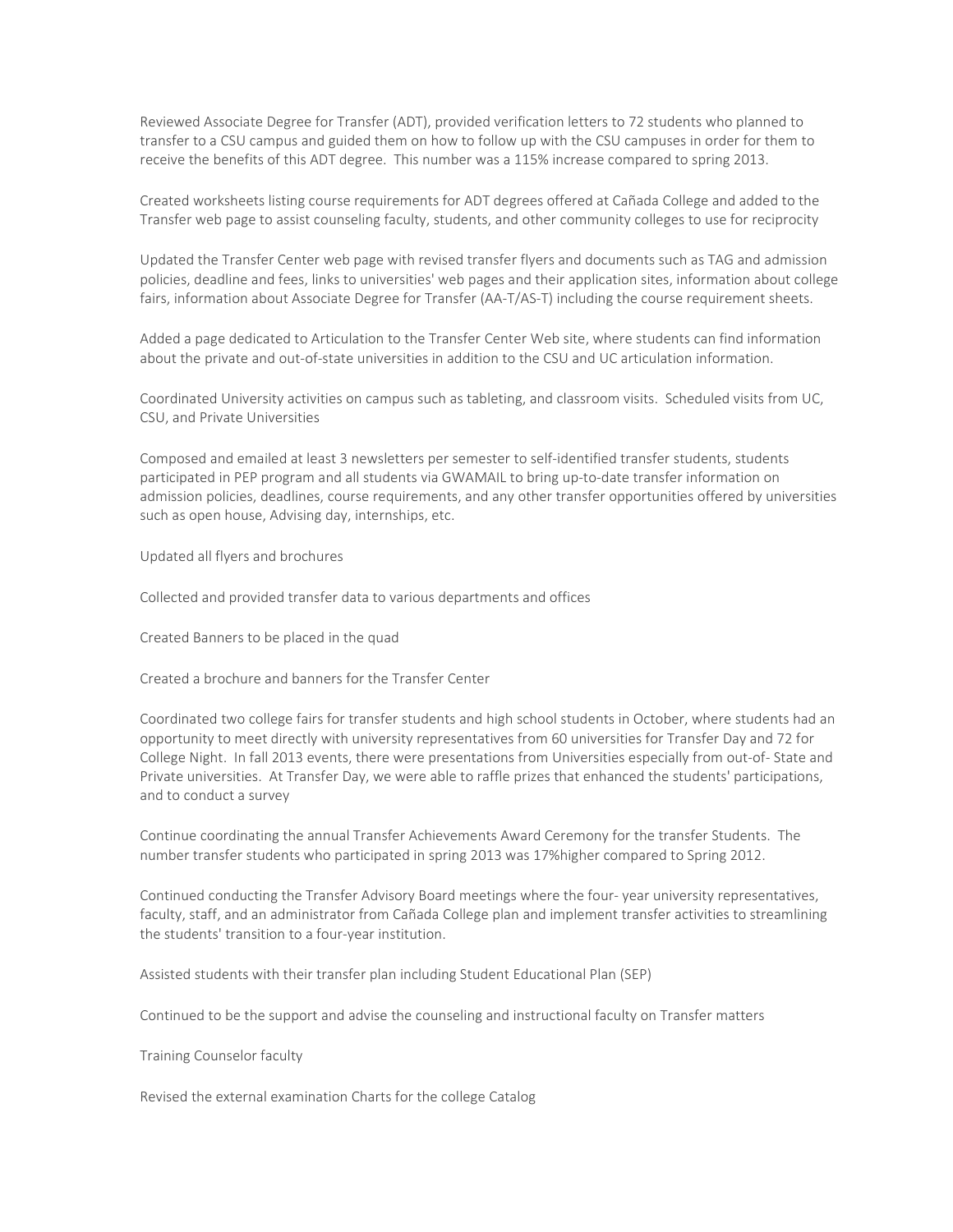Updated the GE sheets for the catalog and class schedule in response to students survey in the prior year

Created worksheet ADT degrees for the class schedule and the catalog similar to Associate Degree worksheet

Table 1: Transfer Achievements in 2012-14

| <b>Activities</b>                                                                     | 2012-13                                                                        | 2013-14                                                                         |
|---------------------------------------------------------------------------------------|--------------------------------------------------------------------------------|---------------------------------------------------------------------------------|
| Number of Students who filed<br>TAG application                                       | 70-Approval Rate 40%                                                           | 66 – approval Rate 42% (still in<br>progress)                                   |
| Number of Students who applied<br>to UC campuses                                      | 89 students                                                                    | 104                                                                             |
| Number of AA-T/AS-T degrees                                                           | There were 44 students who self-<br>reported and total of 34 were<br>qualified | There were 84 students who self-<br>reported and total of 71 were<br>qualified. |
| Number of field trips (FT) and<br>students attended                                   | 4 FT to 2 CSU and 2 UC                                                         | 4 FT To 2 CSU, 2 UC                                                             |
| Number of Transfer workshops                                                          | 16 in Fall 2012                                                                | 24 in fall 2013                                                                 |
|                                                                                       | 4 in Spring 2013                                                               | 10 in Spring 2014<br>297 students declared that they                            |
| Number of students attended<br><b>Student Achievements</b><br>Ceremony - for Transfer | 151 (17% increase compare to<br>2012)                                          | plan to transfer in Fall2014 as of<br>April 2, 2014                             |
| recognition                                                                           |                                                                                | The event is scheduled for May 9,<br>2014                                       |
| A2B and University Center                                                             |                                                                                |                                                                                 |

Created first A2B Transfer Pathway Programs cohorts:

Early Childhood Education - 90 Students

Psychology - 34 student

Coordinated a University Center Day event

Began setting appointments for the A2B Counselor

A2B Librarian conducted a series of classroom presentations for University Center students

Conducted needs assessment/satisfaction/program awareness survey to University Center students, faculty, and ECE faculty

Completed year-one Annual Performance Review

Establish new partnership with National Hispanic University

Created case management system with Retention Specialist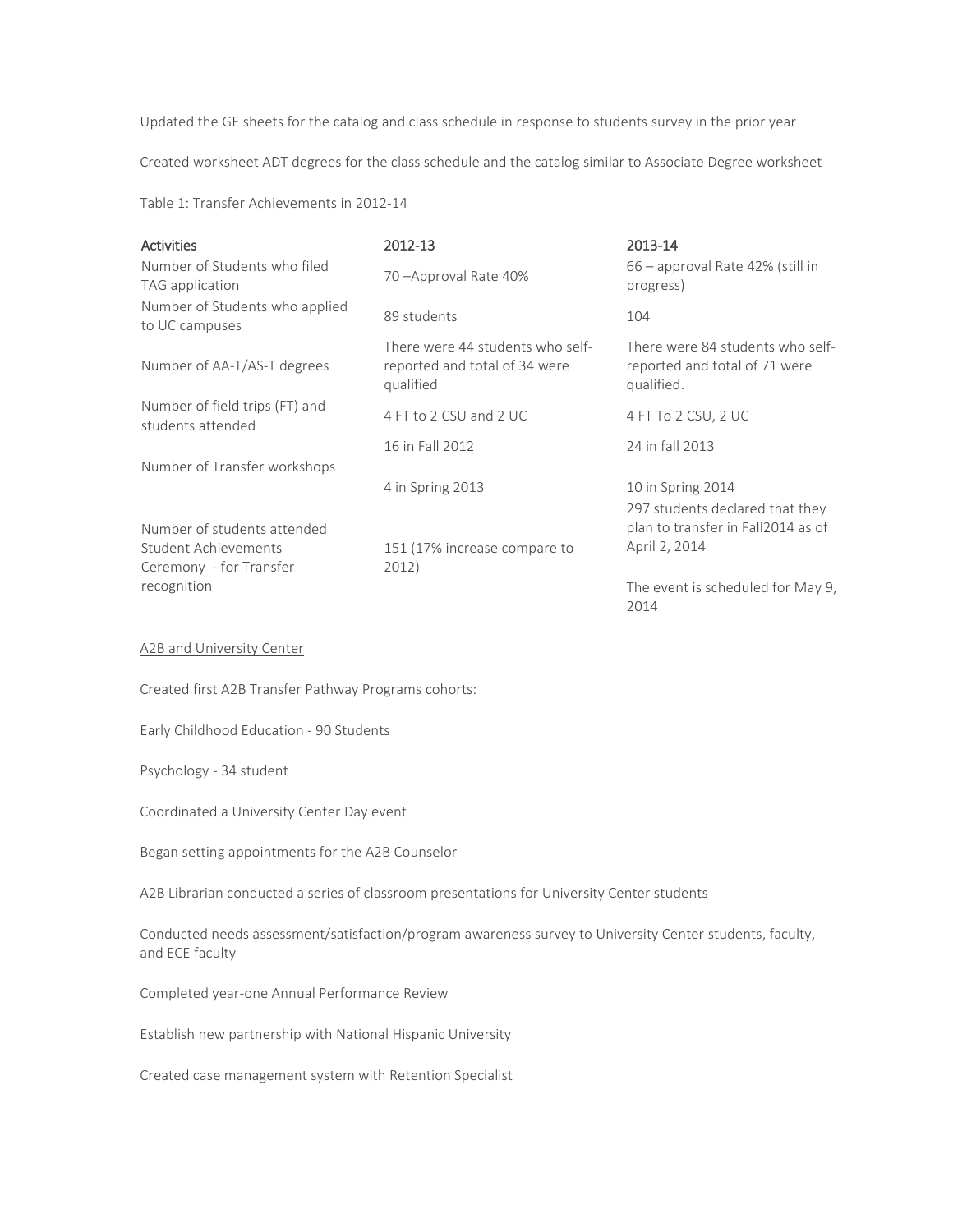Created a comprehensive strategic plan

Created A2B Evaluation Plan and Logic Model, which includes data collection measures

Collaborated with BTO, TRIO, Social Sciences Hub, ECE faculty, and Transfer Center

Raised Endowment of \$25,000 with the assistance of the SMCCD Foundation

Presented to the San Mateo Community College District Board of Trustees

Created our social media presence with the A2B Facebook page

Conducted our first students focus groups and faculty/staff campus survey at the end of the spring semester for program evaluation

Began development of summer leadership academy with transfer emphasis: COLTS Academy

Began looking into supplemental instruction for University Center students

Created and sent our first A2B student newsletter

Developed print media for outreach; A2B brochure, poster, flyer

Implemented Survey Gizmo membership form to track all A2B student interest

Set-up SARS for tracking Counselor, Program Services Coordinator, and Retention Specialist student appointments

Established Student Access for all case management services tracking

Implemented University Center faculty key and parking pass distribution procedure

Initiated online partnership with Arizona State University in Educational Studies and Family and Human Development bachelor programs

Hired Tutors to begin tutor services to A2B and University Center students

Began the development of the opening of the University Center Learning Center

Established library reserves specifically for University Center Student

Developing a University partner handbook

New graduate level partnership with University of California, Berkeley (outside of A2B grant)

Conducted a series of transfer/career-related workshops for A2B students: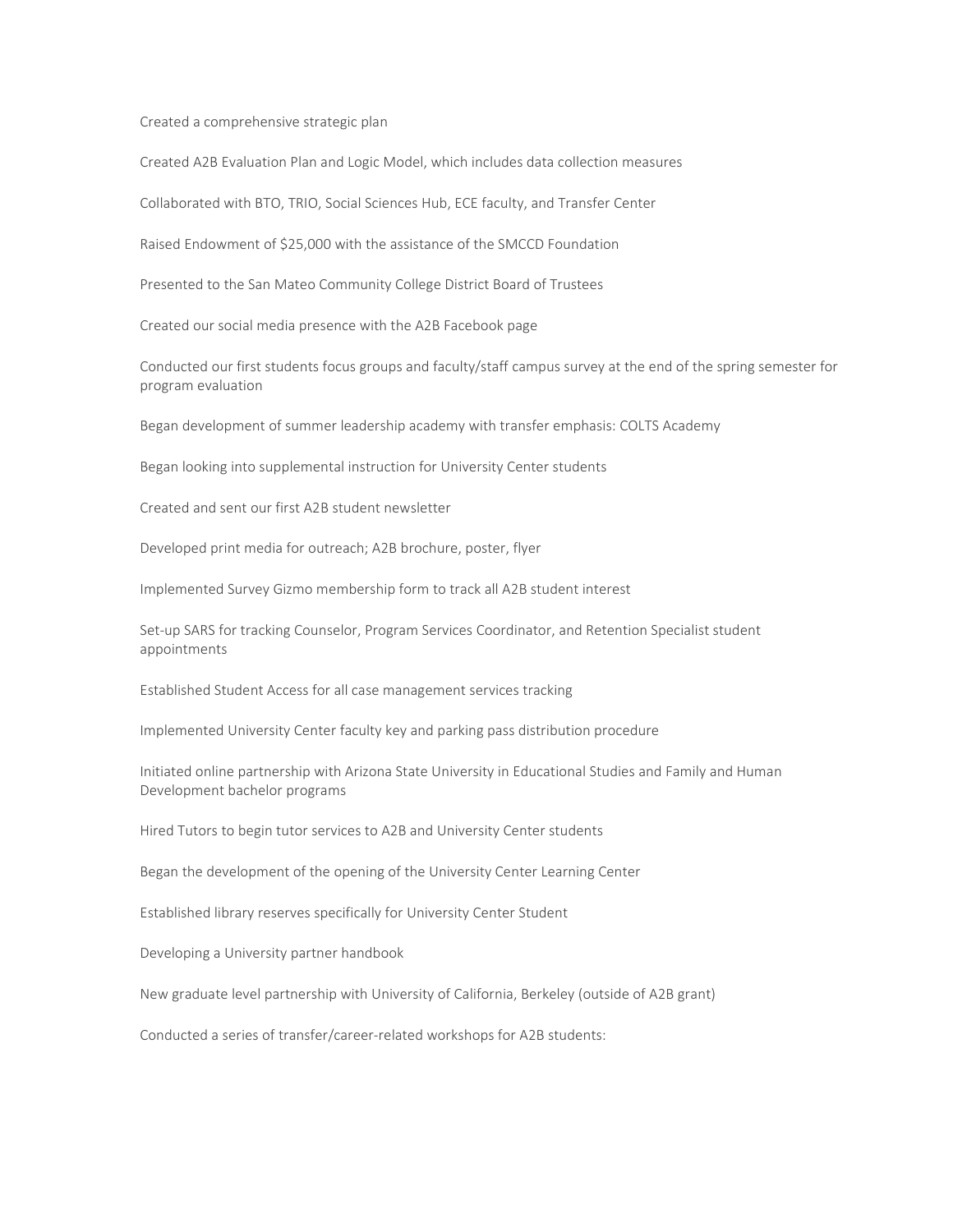| <b>Workshops</b>                                               | Term   | <b>Student Participation</b> |
|----------------------------------------------------------------|--------|------------------------------|
| Early Childhood Education (ECE)<br>Technical Workshop          | Fall   | 39                           |
| <b>ECE Technical Workshop</b>                                  | Fall   | 38                           |
| <b>ECE Technical Workshop</b>                                  | Fall   | 33                           |
| Transfer Presentation (SLO)                                    | Spring | 27                           |
| Topics of Interest (TOI) Speaker<br>Series - Professor Bob Lee | Spring | 41                           |
| TOI - Professor &<br>Congresswomen Alicia Aguirre              | Spring | 102                          |
| TOI – Professor Ami Smith                                      | Spring | 16                           |
| TOI - Professor Lezlee Ware                                    | Spring | 15                           |
| TOI - Assemblyman Rich Gordon                                  | Spring | 30                           |
| <b>ECE Technical Workshop</b>                                  | Spring | 35                           |
| <b>ECE Technical Workshop</b>                                  | Spring | 36                           |
| Understanding the Psychology<br>Major                          | Spring | 49                           |
| Transfer as a Psychology Major                                 | Spring | 30                           |

# Changes in your program this year: *What changes has you seen in your program, and why do you think these changes have occurred?*

# Transfer:

.

As a result of the activities and services provided in the 2013-14 academic year, the Transfer Center reached its goal of increasing the number of transfer students by 1%.

With 50% percent increase in workshop offerings, additional information on the transfer web page, adding worksheets for each ADT program to the Transfer web page, and emailing the transfer newsletters, the number of UC applicants increased by 17%, and the number of ADT petitions increased by 115% compared to 2013.

However, due to external factors the number of TAG applicants was slightly lower (4%) compared to last year. These factors that disqualified some of the students include the changes made in the requirements by the receiving institutions such as requiring higher GPA for TAG, (raised from 3.1 to 3.2 - 3.4), and completion of the basic admission requirements (English, critical thinking, and math) by the summer prior to filing the TAG application. Although the number of TAG applicants declined, the acceptance rate was 2% higher compared to fall 2013.

The data shows that the workshops and newsletters provided were helpful to students as they increased their knowledge on TAG and ADT opportunities as well as completing the application, and understanding the admission policies.

The data also reflects that students were proactive in planning their transfer path by attending the transfer Center related activities. The number of students attended the workshop in fall 2013 was 190 which reflects 71% increase compare to fall 2012. Also the number of student participants at the annual college fair (Transfer Day), in October 2013, was 17.5% higher than the event in October 2012.

Via a survey conducted at the Transfer Day in October 2013, Students reported that the event helped them to explore universities offering their intended major, become more focused on their transfer path, learned more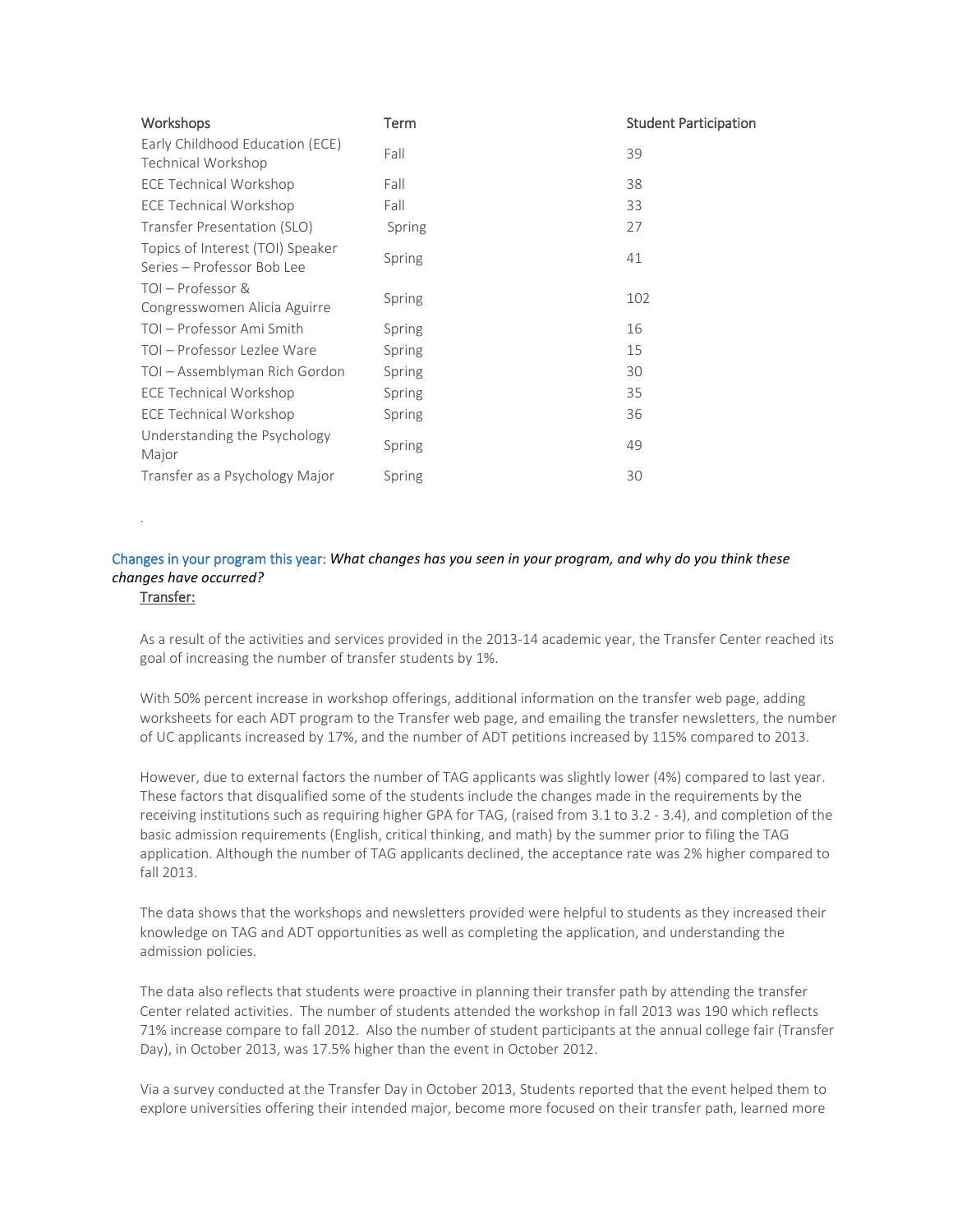about the admission policies and financial resources at the four-year institution. The detailed information about this data is listed under SAO results.

The increase in staffing, even though it is 10 hours per week, had a great impact on the Transfer Center because it allowed us to maintain a more accurate list of Transfer Students. As a result, more of the transfer students received the transfer newsletters and information, and became aware of the existence of the Transfer Center. For instance, the number of students who became aware of the annual Transfer Achievement award Ceremony in May increased to 287 (as of April 2, 2014) which reflect a 97% increase compared to the event in May 2013.

Due to limited staffing and budget, the Transfer Center was able to post in the transfer posters in each classroom. Due to limited staffing the classroom visits were limited to a few career courses and presentation to basic skill courses at the transfer Center. Some of the presentations were provided after the business hours, on personal time.

#### A2B and University Center

One major change we saw with our program is that we lost a partnership program with National Hispanic University. They were starting their first program cohort in spring of 2014, offering course work towards a Bachelor Degree in Early Childhood Education. Due to financial challenges, their institution had to close their doors. We had to work with students who were preparing to transfer to NHU and help them transition to other transfer programs. We are currently looking for a replacement program to serve our ECE Transfer Pathway students. We currently are working with about 90 students in the ECE Transfer Pathway Program and need a transfer program at the University Center to better serve this population.

We also had significant changes in our organizational structure. Our program is now under Student Services and as a result we have seen an increase in visibility of the program, increased opportunities to collaborate with other student support services programs, and an increase in professional development opportunities that strengthen our capabilities to support student success in transfer.

# Changes for Next Year: *What changes, if any, do you want to make in your program for next year?* Transfer Center

The changes for the next academic year will be in response to students' requests, and changes in the requirements at the receiving institutions, the state-wide initiatives SB1440 and SB 1456 (Student Success Initiatives), and the Educational Master Plan to support the success, retention and persistence of students in their transfer educational goals and transfer Completion rate.

According to the data provided by the Office of Planning, Research, and Institutional Effectiveness, 47.6% or students have a goal of transferring to a four-year institution and 86% of students are taking transfer courses. Although, this is an increase compared to fall 2012, and there is 82% retention rate among students with transfer goal, but still many students do not take the step to apply to universities. According to the survey, 84% of students are not transferring due to the cost of attendance at the four-year institution. Based on this information, the Transfer Center plans to increase students' awareness of the financial resources available to them.

In alignment with SB 1456, the Student Success Initiative, and the Educational Master Plan, the Transfer Center is planning to develop pathways to assist students reaching their transfer goals. This requires intervention and intrusive support in providing students with transfer requirements, the essential information regarding the changes in the requirements, and selection criteria. To do so, there will be more classroom visits, and focused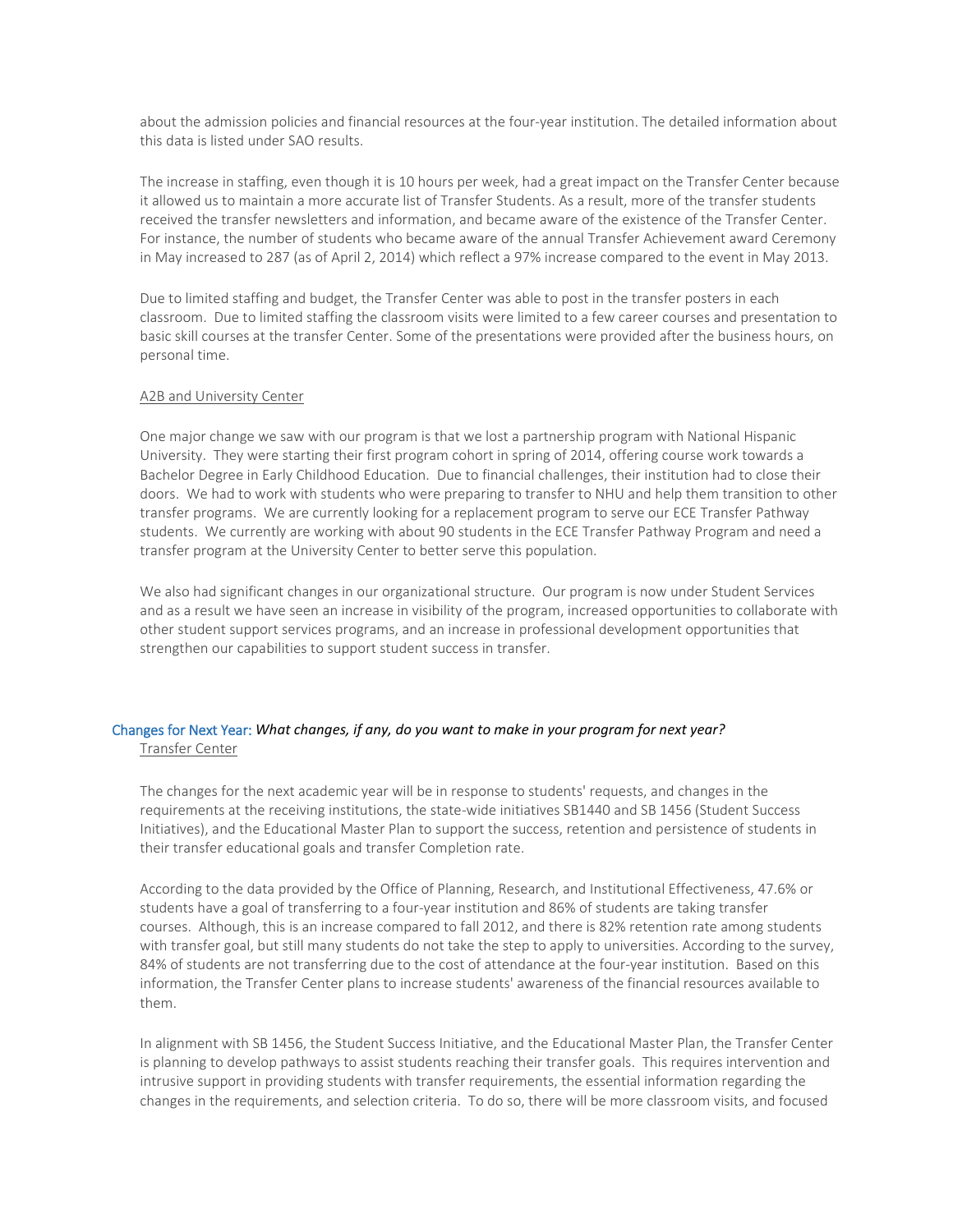brochures and/or flyers that are related to the students' major and educational level such as freshmen, sophomore and junior level.

In the 2013-14 Academic Year Cañada College had two additional ADT programs and only one program contributed to the increase of students petitions (8%). However, in 2014-15 there will a total of 5 to 10 additional new programs, for a total of 17 to 19 programs. The Transfer Center will continue to inform students of the ADT option and the new programs offered under this option and assist them in understanding the requirements. Also we will assist students with the ADT process and path to the CSU campuses, using different tools and meeting with students one-on-one and in the classrooms.

The data reflects that there is an increase in the number of transfer students. However, to meet the ACCJC benchmark of 2% increase in the transfer rate, there is still a greater need to change the culture among students to be proactive in their transfer planning.

# A2B and University Center

- Increase the number of partnership programs offered at the University Center
- Outreach to students about the A2B Program and the University Center degree offerings
- Increase the number of student membership in the A2B Transfer Pathway Program
- Open the University Center Learning Center Lab
- Hire faculty lead for the Business Transfer Pathway Program
- Hire remaining Transfer Pathway Program Peer Mentors, in collaboration with BTO
- Increase number of students who receive academic counseling from the A2B Counselor
- Implement the "Get Focused, Stay Focused" service for A2B students
- Implement supplemental instruction for University Center students
- Provide access to a comprehensive textbook reserve for University Center classes
- Implement a leadership component to the A2B Program

Continue to outreach to Canada faculty, staff, and students about our programs and services

# Student Learning Outcomes:

*Describe your student learning outcome and the results you have from last year as follows: Student Learning Outcome Assessment Results Evidence/Analysis Use of Results SLO for Next Year Given the results of your SLO this year, do you plan to keep the same SLO or develop a new one?*

# Transfer Center

The SLO for the 2013-14 year was: "Students who utilize the Transfer Center services are able to identify transfer options and learn how to begin an application for CSU, UC, private, and out-of State Universities. This is similar to last year's SLO, because the transfer process and planning is complicated and is constantly changing. For instance, there are changes in SB1440, and there will be additional changes.

The pre and post survey was given to students at the Transfer Center workshops. The purpose of the survey was to determine the change in the students' knowledge and awareness of the transfer policies to CSU and UC campuses and policies about UC TAG. There were 190 students who attended the workshops, and the results of the survey indicates that the knowledge of students about the TAG, CSU, and UC admission policies, how to complete the applications, and the important deadlines increased after attending the workshops.

According to the pre-post surveys that were given to students after Transfer related workshops: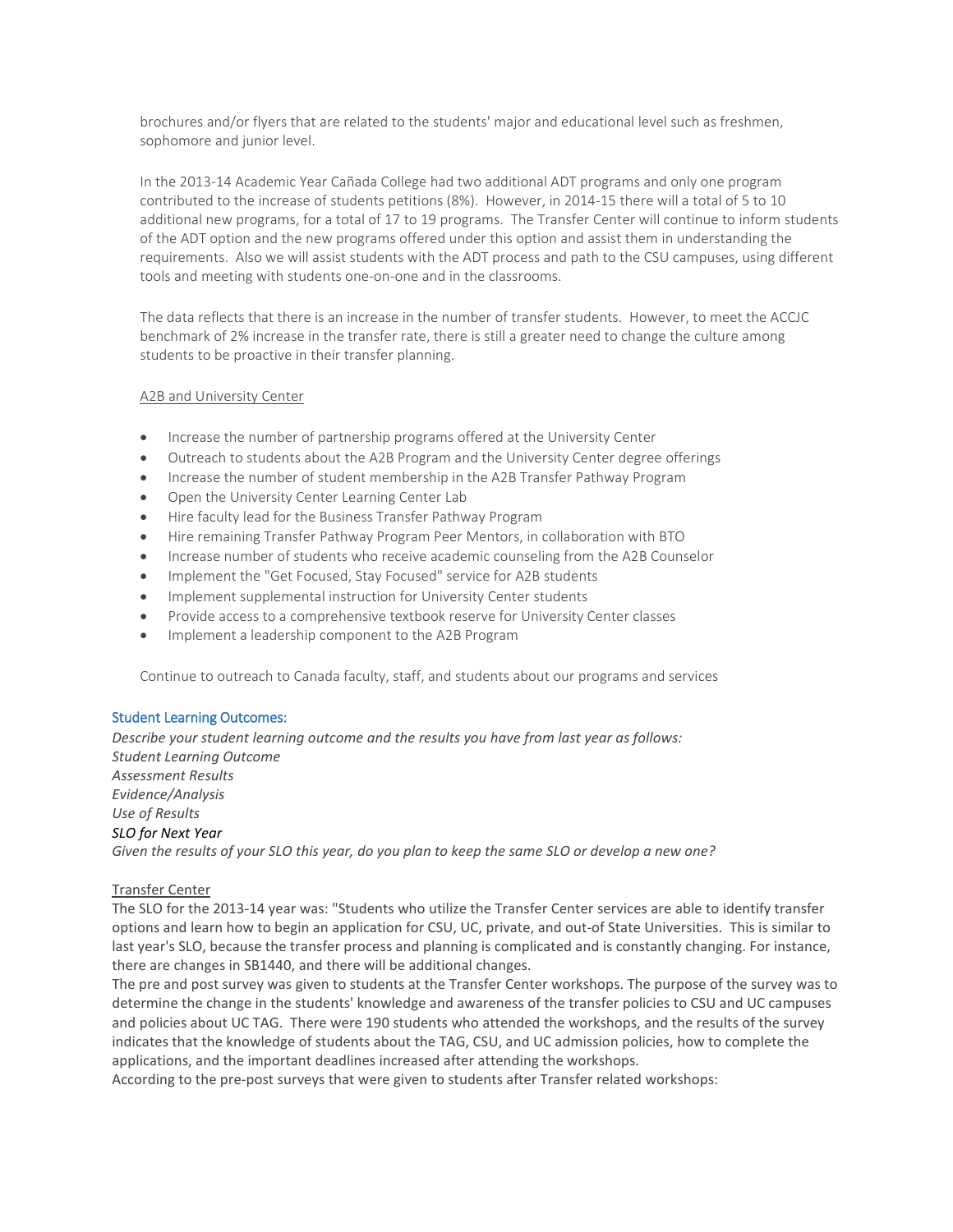*Admission Application -* this survey measured students understanding of the application process for CSU and UC Campuses.

The results indicate that the workshops enhanced the students' knowledge on: 1. How to begin an application for CSU, UC, private, and out-of State Universities:

- Increased by 100% among students who did not have any knowledge
- Increased by 85% among those who had some knowledge
- Increased by 114% among those students who had prior knowledge

2. The transfer Admission application requirements which increased by:

- Increased by 100% among students who did not have any knowledge
- Increased by 92% among those who had some knowledge
- Increased by 100% among those students who had prior knowledge

3. The important deadlines for submitting an application, transcript, financial aid, and Student Intend to Register, etc.

- Increased by 100% among students who did not have any knowledge
- Increased by 50% among those who had some knowledge
- Increased by 333% among those students who had prior knowledge

# (See Chart 1)

*The UC Transfer Admission Guarantee (TAG)* workshop included information about this opportunity, the requirements, and the steps to complete the Transfer Admission Planner (TAP) and to apply for TAG. The results of the TAG survey indicates students' knowledge about this opportunity has increased. As indicated in the chart below, student's awareness of the TAG application Process, TAG requirements, and learned to be resourceful to gather information on-line.

# (See Chart 2)

In addition to the workshops, the CSU, UC and Private universities' information was provided on the Transfer Center web site. Consequently, there was increase in the number of students who applied to UC campuses and for ADT. The chart below reflects the changes for the last 3 years:

# (See Chart 3)

# A2B and University Center

**SLO:** Students will identify two student support services the A2B Program provides.

Assessment Results: 87% increase in understanding of at least two services offered through the A2B Program. Evidence/Analysis: A small percentage of the students measured had a basic understanding of the services offered through the A2B Program prior to the presentation. The A2B Program has existed a little over a year, and considering we are new to the campus, this data illustrates the need to continue efforts to outreach to our student population.

Use of Results: A2B and University Center staff will increase the visibility of the program to better serve our student population. We will offer more classroom presentations, create a campus newsletter, work closely with counseling staff to offer continual informational presentations of programs and services, and continue to collaborate with other transfer-related student and academic support services to reach a broader audience (BTO, TRIO, EOPS, Learning Center, Career Center, Transfer Center, etc.)

**SLO:** Students will identify two bachelor degree programs offered at the University Center.

Assessment Results: 79% increase in understanding of at least two degree programs offered at the University Center

Evidence/Analysis: A small percentage of the students measured had a basic understanding of the degree programs offered at the University Center prior to the presentation. The University Center has been in existence over ten years and this data illustrates the disparity in knowledge and understanding of what is offered at this site. This data also illustrates the need to continue efforts to outreach to our student population to inform them of the transfer opportunities available at the Canada campus.

Use of Results: The A2B and University Center staff will increase the visibility of the center and the transfer opportunities available. We will incorporate University Center partner staff (recruitment/admissions/faculty) in our outreach efforts. We will include University Center programs in our classroom presentations, highlight them in our A2B campus newsletter, work closely with counseling staff to offer continual information of degree programs and University Center academic support services, and continue to collaborate with other transfer-related student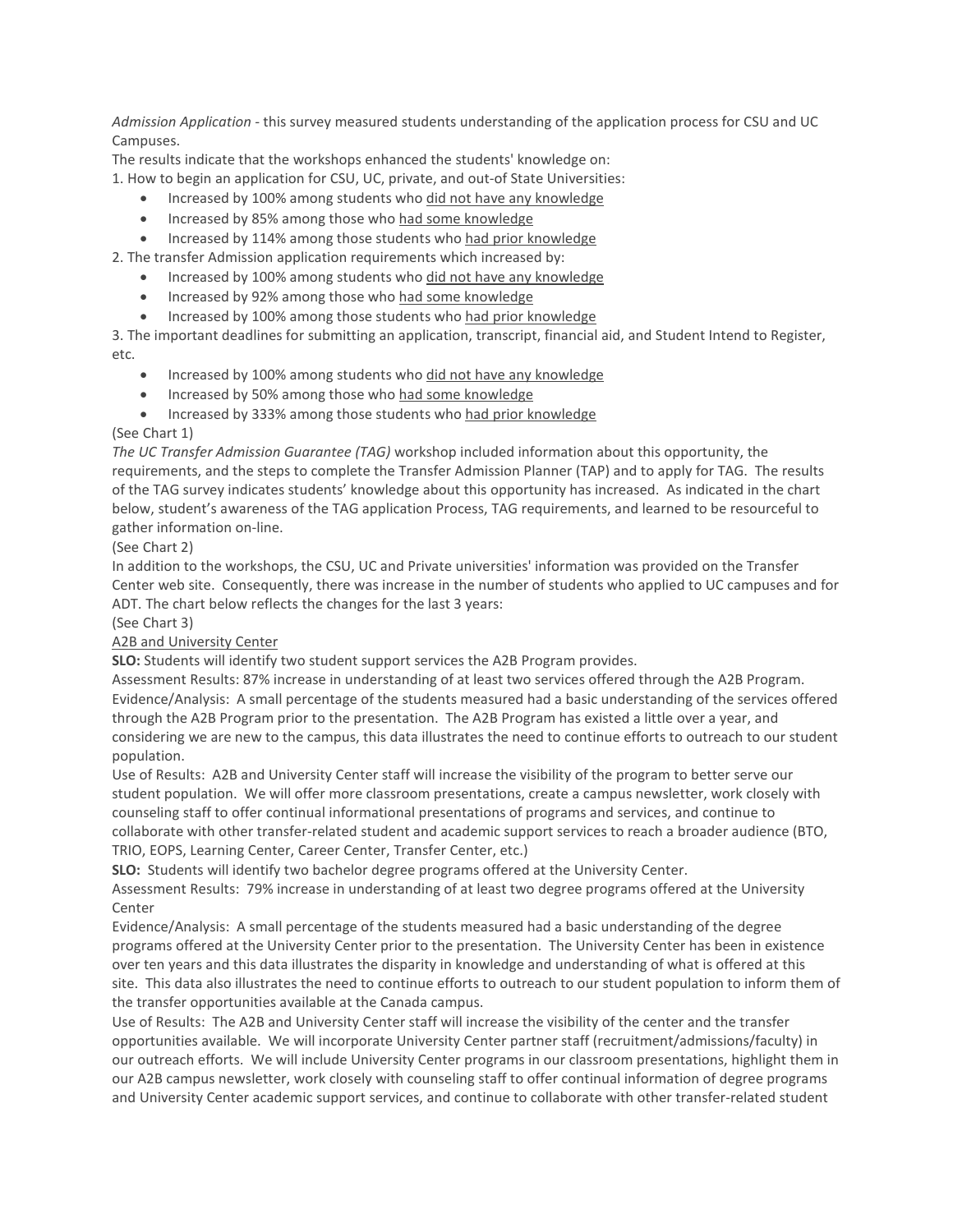and academic support services to reach a broader audience (BTO, TRIO, EOPS, Learning Center, Career Center, Transfer Center, etc.)

SLO Changes: *If you are changing your SLO(s), please describe why*



Keep same one(s)

Created new one(s)

SLO Changes: *If you are changing your SLO(s), please describe why* Transfer Center

The SLO for 2014-15 academic year is: "Students who utilize the Transfer Center Services are able to learn about the application process, transfer selection criteria, Admission requirements, as well as identifying the financial resources.

The SLO for 2014-15 year is slightly different from the last year's SLO, but it is still in alignment with the Educational Master Plan and the mission statement of the Transfer Center. The transfer process and planning is complicated and is constantly changing. The new SLO not only caries on the last year SLO, it is also to ensures students understand the specific admission and selection criteria as well as understanding how to become resourceful in funding their education. This is in response to the survey result that reflects high cost of attendance at 4-year universities as main reason for students not to transfer.

#### A2B and University Center

Given we are a new program; we plan on keeping the same SLO for next year. We would like to use the next year cycle to implement some outreach strategies, bring in new partnership programs that meet student's needs, and see if these aspects change the results of our SLO.

SLO Relationship to Strategic Directions: *Check each of the college's Strategic Directions that your SLO addresses*

 $\overline{\phantom{a}}$ Teaching and Learning

- ⊽ Completion
- Г Community Connections
- п Global and Sustainable

SLO and Strategic Directions: *Describe how your SLO relates to the strategic directions*

The SLO of both Transfer Center and A2B Programs have a direct relation with the College Strategic Direction of "Completion" as both programs are providing avenues to empower students reaching their educational goal of transferring.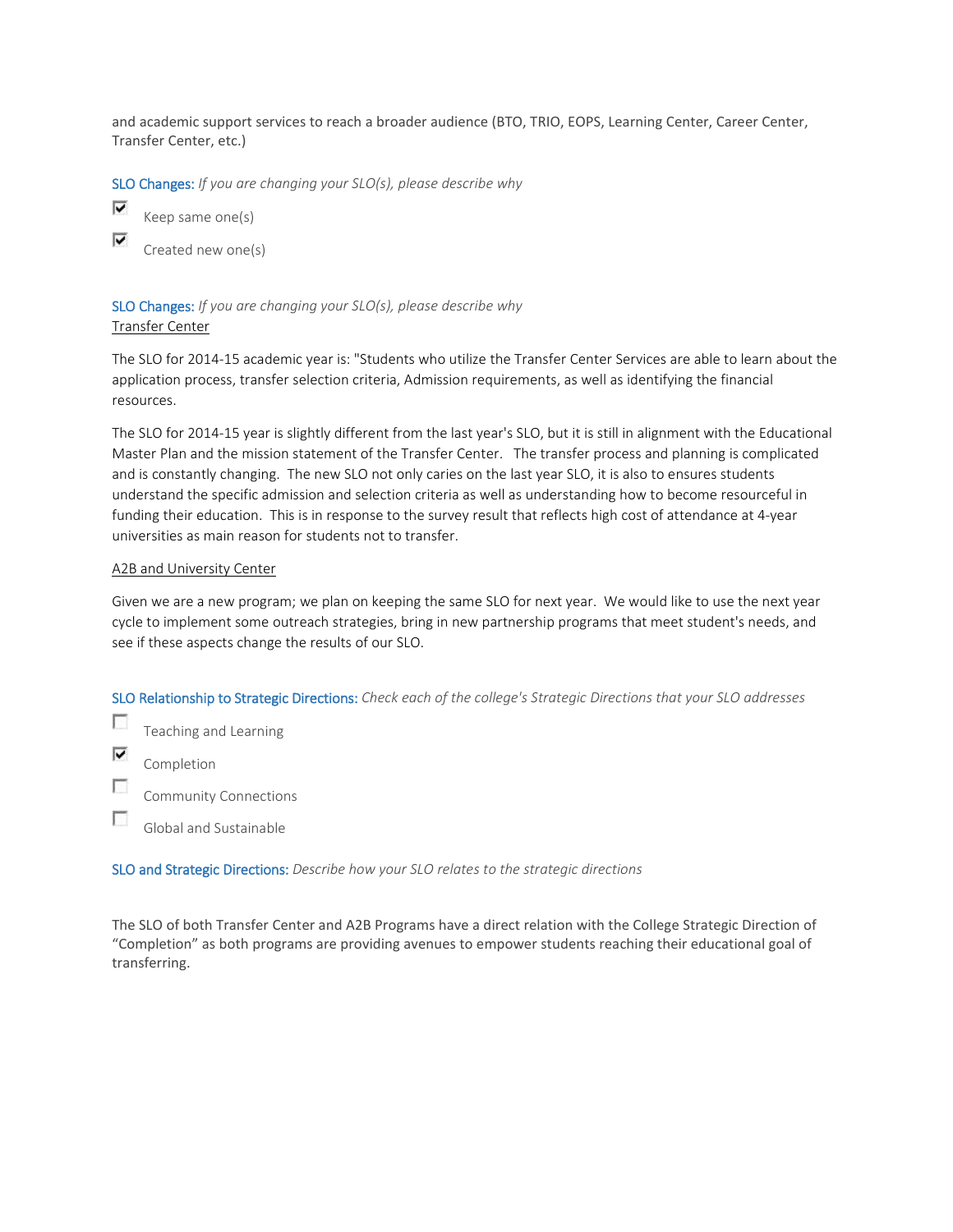# SAO Action Plan:

*List your SAO for the upcoming year and describe the Following: Student Learning Outcome Activities to Achieve the SLO Assessment Measures What do you expect to learn*

# Transfer Center

To accomplish the SLOs listed above the Transfer Center plans to take the following actions to reach freshmen, sophomore, and junior students:

- Continue with Transfer related workshops
- Create a transfer poster and brochures
- To create posters to address the admission selection criteria
- Create step by step transfer plan with a timeline
- Create a chart with the steps of the transfer process
- Provide information about the online and/or in-person advising with the universities
- Add information about financial resources at four-year universities to the webpage
- Offer College fair
- Transcript Evaluation booth at the transfer fair and during the Transfer Month
- Classroom Presentations
- Continue collaborating with other Students Services area

# The Transfer Center SLO will be **measured based on**:

- 1. Student surveys
- 2. The data collections on the number of transfer Students requesting information on:
	- a. TAG
		- b. Admission UC
		- c. Admission to CSU
		- d. Associate Degree for Transfer (ADT)
		- e. Admission to private and out of state Universities

The Transfer Center expects to see a 2% increase in each of the following categories:

- Number of students transferring to a four-year university by the end of 2014-15 academic year (July  $1<sup>st</sup>$ , 2015)
- Number of students completing an ADT
- Number of students applying to UC campuses

# A2B and University Center (SLO Action Plan for 2014-15)

To accomplish the SLO for next reporting cycle, the A2B Program and University Center's action plan is as follows:

- Offer more classroom presentations, particularly in the majors we support (Early Childhood Education, Psychology, and Business)
- Add Business Transfer Pathway Program cohort working with business faculty to design and implement support services
- Target new incoming students through summer leadership program COLTS Academy
- Create a campus newsletter
- Work closely with counseling staff to offer continual informational presentations of programs and services
- Continue to collaborate with other transfer-related student and academic support services to reach a broader audience (BTO, TRIO, EOPS, Learning Center, Career Center, Transfer Center, etc.)
- Develop a program brochure
- Continue to update website
- Continue to update Facebook page and obtain followers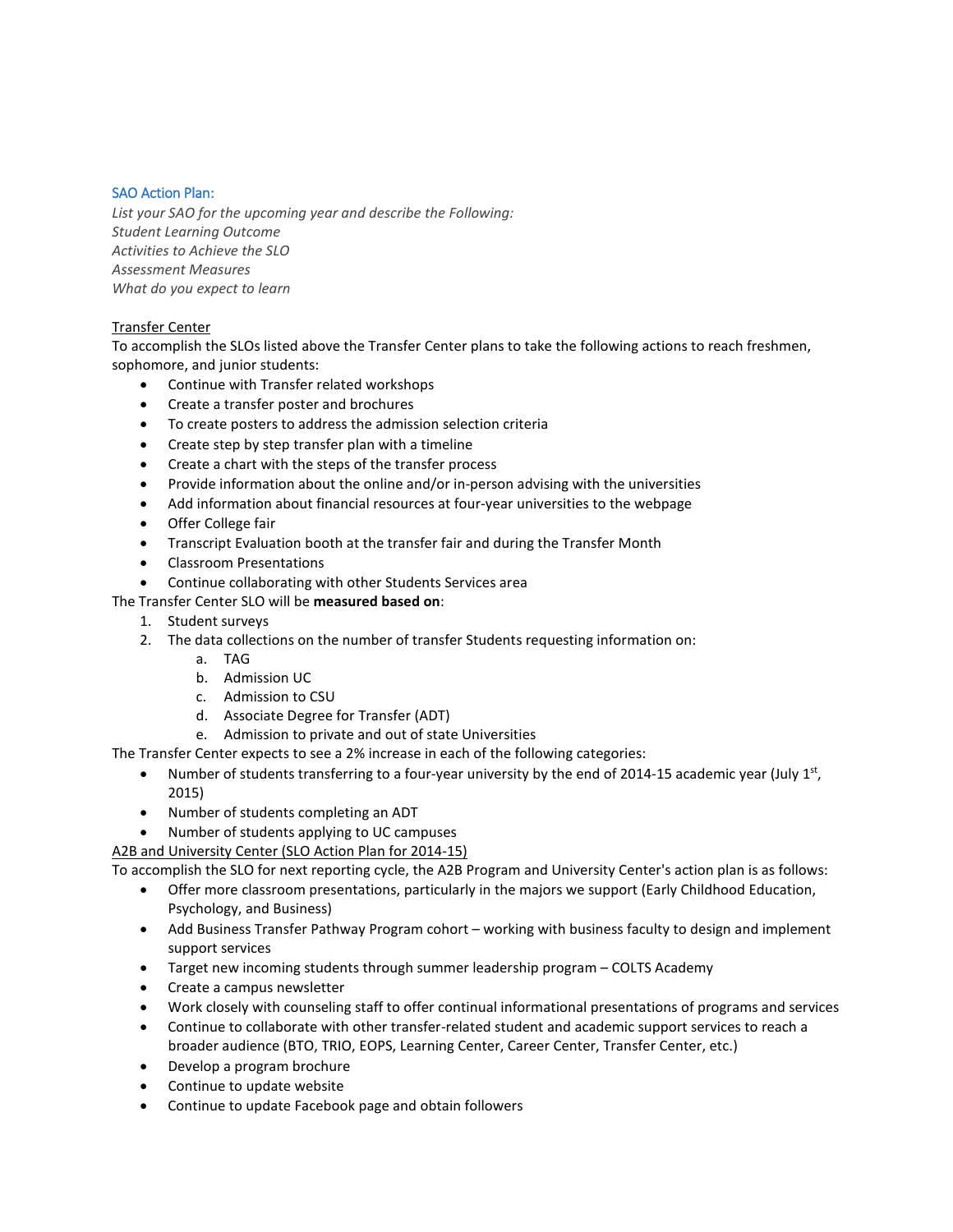#### The A2B SLO will be **measured based on Student Survey.**

#### Service Area Objectives:

*Summarize the assessment results of your Service Area Objectives, to include the impact on the quality and success of the program.*

#### *Transfer Center*

The Transfer Center met the SAO goals, which was to provide workshops and transfer related activities such as a Transcript evaluation booth, Transfer Achievement Ceremony, and College fairs.

The transfer Center increased the number of workshops by 50% and consequently increased the number of participants to 190 students which was a 71% increase. As a result there was a 17% increase in UC applications, and a 115% increase in ADT degrees. The CSU System Office reported that there were 80 students from Cañada College who applied to at least one CSU campus for the fall 2014 who self-identified as an ADT recipient. Also the number of students who participated at the transfer Achievement Ceremony has increased compared. This reflects that students are reaching their Transfer goals and become transfer ready students. Please see the graph below:

(See "Student Achievement Ceremony" Chart)

There was an increase of 17.5% in students' participation at the annual college fair in October 2013 compared to the event in 2012. According to a survey at this college fair, out of 87 students who completed the survey students reported that the Transfer Day was a helpful event:

- Find at least two universities that offer their major: 86%
- Become focused in finding a major: 54%
- Seek out more information about transfer options and opportunities: 87%
- Learn about Admission policies: 83%
- Learn about the financial resources: 71%

Adding a 27% supporting staff to the department was a great addition to the department and made a difference in collecting and compiling a list of transfer students. This was a great achievement because it helped the Transfer Center to bring the transfer information to more students as they were identified. This position was also helpful during the TAG and ADT peak time in reaching and following up with students regarding their petitions/applications. Also, this position provided clerical support.

All the Transfer Center activities still remain with the Transfer Program Services supervisor, who is responsible for the program review, budget, state report, providing reports as requested, coordinating the Transfer Day event, chairing the Transfer Advisory Board meeting, planning and implementing all transfer activities including college fairs, classroom visits, workshops, etc., creating related flyers and improving and updating the Transfer WEB Page, reviewing ADT petitions and provide verification letter to all applicants as required by state, and review the Transfer Admission Guaranteed (TAG) and admission applications, counseling students regarding ADT, TAG, transfer planning, degree completion, review incoming transcripts, and completing Student Educational Plans (SEP) in addition to participating in several committees such as the Transfer Honors Program, curriculum committee, and the Student Services Planning Council. In addition the Transfer Program Services Supervisor provides training to faculty and staff and has been a support for the Counseling faculty, and participates in regional and state-wide meetings and conferences.

#### A2B and University Center

SAO: Increase the number of bachelor degree programs offered at the University Center that meet student transfer needs.

We began with six-degree programs at the start of this reporting cycle, and ended with seven. The one program that is no longer at the University Center is the Bachelor's Degree program in Early Childhood Education with National Hispanic University. We created a Transfer Pathway program for ECE students in the A2B Program, and as a result of losing the NHU degree program we had a cohort of students who are looking for a viable transfer institution. The impact on the quality and the success of the A2B program was substantial. We see the need to bring on stable programs that will commit to the success of our students and meet their transfer needs.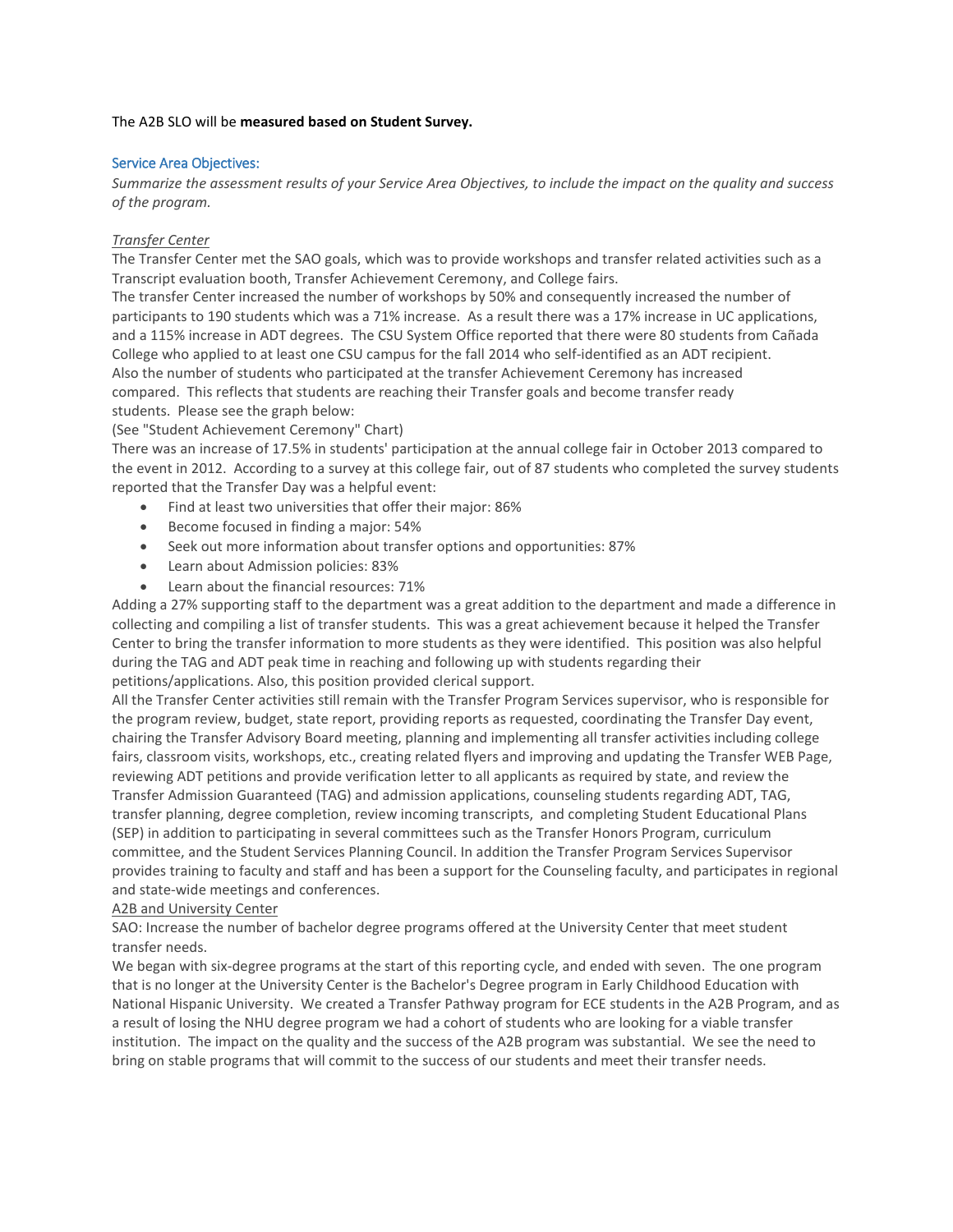# Service Area Objectives: Next Year

*Describe the Service Area Objectives for next year: Service Area Objective Activities to be Conducted Assessment Measures Why this was selected*

#### *Transfer Center*

*SAO will be similar to last year: to enhance the Transfer Center in-reach activities such as classroom presentations at different educational levels, to increase students' awareness of the availability of the Transfer Center and programs.* 

*The following actions will be the Transfer Center SAO Action plan for 2014-15:*

- *Continue providing transfer activities such as workshops*
- *Creating transfer guidelines*
- *Classroom visits – remedial and Transfer courses*
- *To create posters and Banners*
- *Offer promotional materials (depending on the budget)*
- *To maximize resources:*
	- o *The Transfer Center will continue working with faculty and staff to improve disseminating information to students and gathering data on students need.*
	- o *Collaborate with A2B Program to reach cohort of students in at least 2 programs in Social Sciences*

*These services provided by the Transfer Center can be measured by:*

- *The number of activities provided*
- *The number of participants*
- *Students urvey to find whether the activities will benefit students*

# *A2B and University Center*

*To accomplish the SAO for next reporting cycle, the A2B Program and University Center's action plan is as follows:* 

- *Work closely with the President, Vice President of Instruction, and Vice President of Student Services to bring in new partnerships*
- *Work with the Workforce Development office to assist in identifying workforce-related needs*
- *Continue to build cohort transfer pathways to support new partnerships*
- *Pursue on-line Bachelor Degree programs that meet student transfer needs*

*The SAO can be measured by:*

- *The number of Bachelor Degree programs offered at the University Center*
- *The number of partnership agreements with four-year institutions*

*The number of student cohorts in University Center programs*

Relationship to EMP Teaching & Learning: Check any EMP Teaching and Learning Objective that relates to your Service Area Objective

n. 1.1 Assess SLOs

- Ð 1.2 Flexible course scheduling
- $\overline{\phantom{a}}$ 1.3 Professional development
- ⊽ 1.4 Student engagement
- $\sim$ 1.5 Facility Planning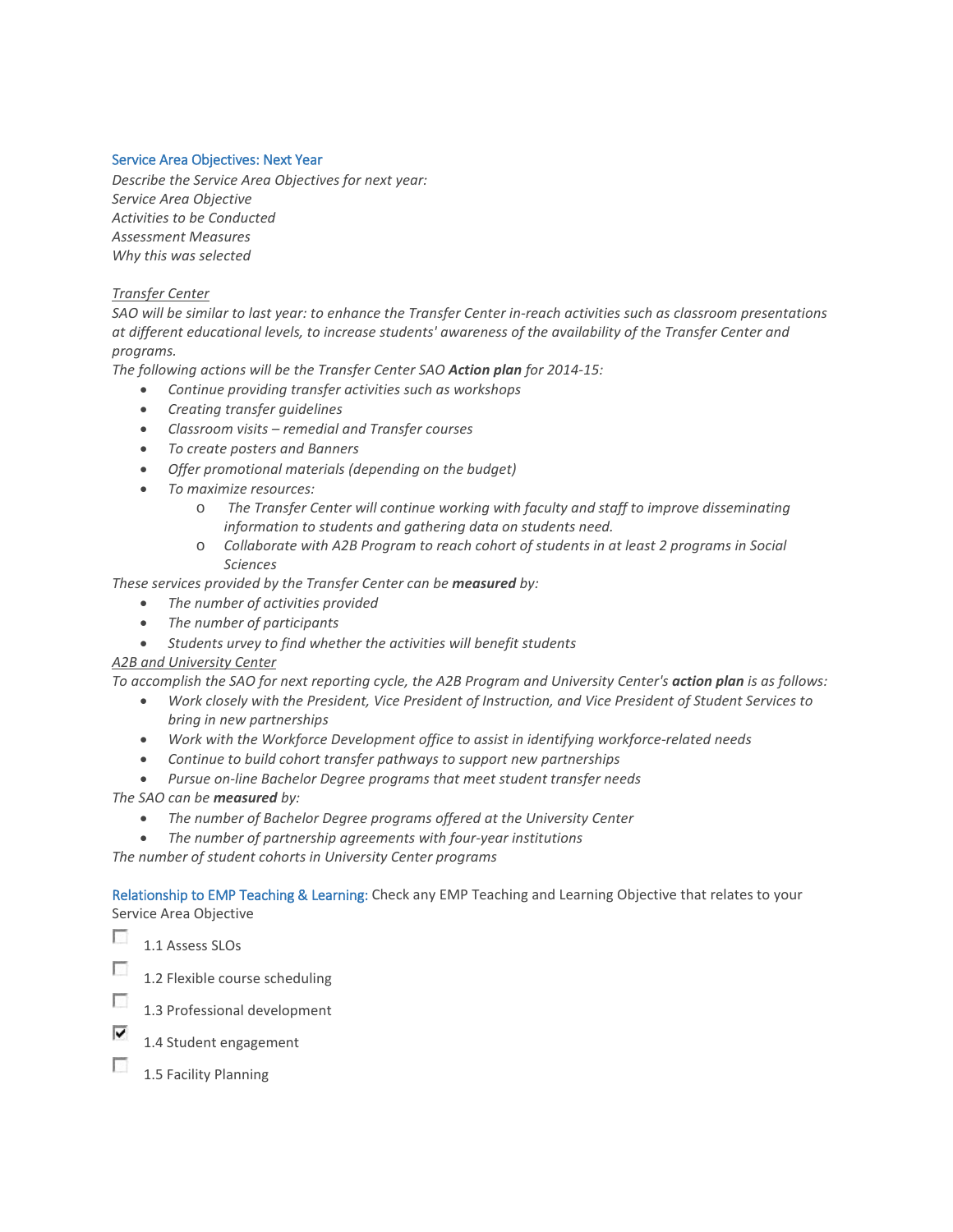Relationship to EMP Completion: Check any EMP Completion Objective that relates to your Service Area Objective

| г      | 2.1 Connections and outreach                                                                             |
|--------|----------------------------------------------------------------------------------------------------------|
| L      | 2.2 Assessment testing                                                                                   |
| $\sim$ | 2.3 Orientation                                                                                          |
| ⊽      | 2.4 Student pathways                                                                                     |
| П      | 2.5 100% FAFSA                                                                                           |
| П      | 2.6 Intentional counseling                                                                               |
| П      | 2.7 Basic skills effective practices                                                                     |
| o      | 2.8 Mentorships                                                                                          |
| ⊽      | 2.9 Degrees and certificates                                                                             |
| Г      | 2.10 Career center                                                                                       |
| ⊽      | 2.11 Transfer center                                                                                     |
|        | 2.12 Monitor student success                                                                             |
|        | Relationship to EMP Community Connections: Check any EMP Community Connections Objective that relates to |
|        | your Service Area Objective                                                                              |
| o      | 3.1 Community outreach advisory group                                                                    |
|        | 3.2 Community advisory group                                                                             |

- ⊽ 3.3 Service learning
- $\overline{\phantom{a}}$ 3.4 Contract education

**Relationship to EMP Global and Sustainable:** Check any EMP Global and Sustainable Objective that relates to your Service Area Objective

 $\sim$ 4.1 Sustainability and Social Justice groups

- ⊽ 4.2 International and University Centers
- $\mathcal{L}_{\mathcal{L}}$ 4.3 Sustainability in the curriculum
- $\overline{\mathcal{L}}$ 4.4 Sustainability awareness

# Resources: Faculty and Staff:

Describe your new staff needs: Position Title FT/PT (%) Rationale

# Transfer Center

In order for the Transfer Center to accomplish its goals as listed above and to be able to reach and assist more transfer students, there is need for additional staff by proposing to hire a full-time coordinator in support of the daily tasks, and a designated counselor.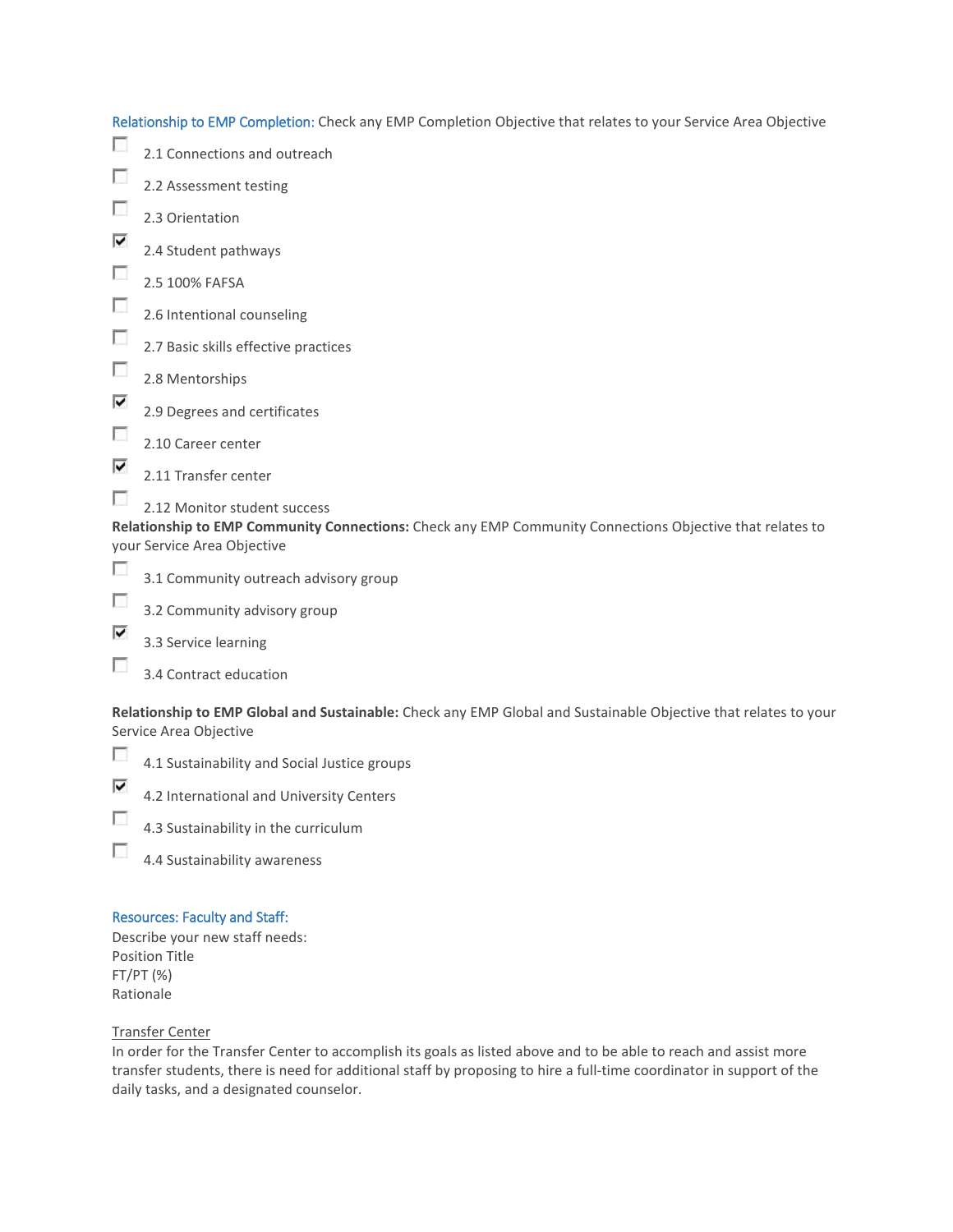Currently the Transfer Center activities fall on mainly on one person, who is responsible for Administrative duties and coordination of the events for the Transfer Center including planning and implementing all transfer activities, as well as working with students, attending meetings and conferences.

To meet the requirements of SB 1440, Cañada College developed 9 ADT programs effective fall 2013 which is a 22% increase from fall 2012. Effective fall 2014, there are 13 ADT programs offered at Cañada and there are 4 more pending state approval. As more Transfer Model Curricula are developed, the new programs will be developed. This has a great impact on the Transfer Center load as the number of applicants also increased. Additional support will ensure that the transfer Center will provide the information to students and assist them with the Transfer process at same time that responding to the ADT demands of creating new petitions, promoting and educating students about the program and requirements, reviewing the petitions, providing verification letters to students by the deadline provided by state, as well as continue supporting counseling faculty. A Program Services Coordinator will be assisting the Transfer Center with:

- Compile data to identify the gap and increase retention among Transfer students
- Track and maintain list of transfer students
- In reach activities-promoting the events- announcements
- Classroom Presentation
- Assistance in coordinating the events including field trips to universities
- Coordinating the events with four-year universities
- College Fairs
- Provide information to students more effectively
- Use database to enter, modify, retrieve online data to compose, format, and prepare correspondence, surveys, brochures, flyers, bulletins, reports, presentations, and other materials
- Assistance with scheduling and coordinating the representatives visits
- Compile supporting documents/data

#### A2B and University Center

A2B Program has no request for additional staffing for the 2014-15 academic year.

# Resources: Professional Development: List your area's professional development needs

Professional Development is necessary to engage with the state-wide policy changes as well as within individual higher education intuitions. This will benefit the college as it will provide opportunities for new strategies and innovate ways to assist students transitioning to universities, and faculty in developing new courses. Some of the Professional development that is essential to the Transfer Center Program Supervisor:

To maintain currency in the area of Transfer, the programs request a travel budget of \$1000 to cover the cost of the following:

- Meeting related to SB 1440 and SB 1456
- UC Counselor Conference
- CSU Counselor Conference
- UC Ensuring Transfer Success Conference
- TCDA/WACAC meetings
- TCDA Regional meetings
- Other Professional Developmental meeting/conferences
- Other meetings as necessary/relevant to Transfer such as attending the informational meetings

Each of the above meetings and conferences has a cost rage between \$100 and \$1000.

Resources: Equipment: Describe the equipment you need N/A

Resources: Technology: Describe the technology equipment you need N/A